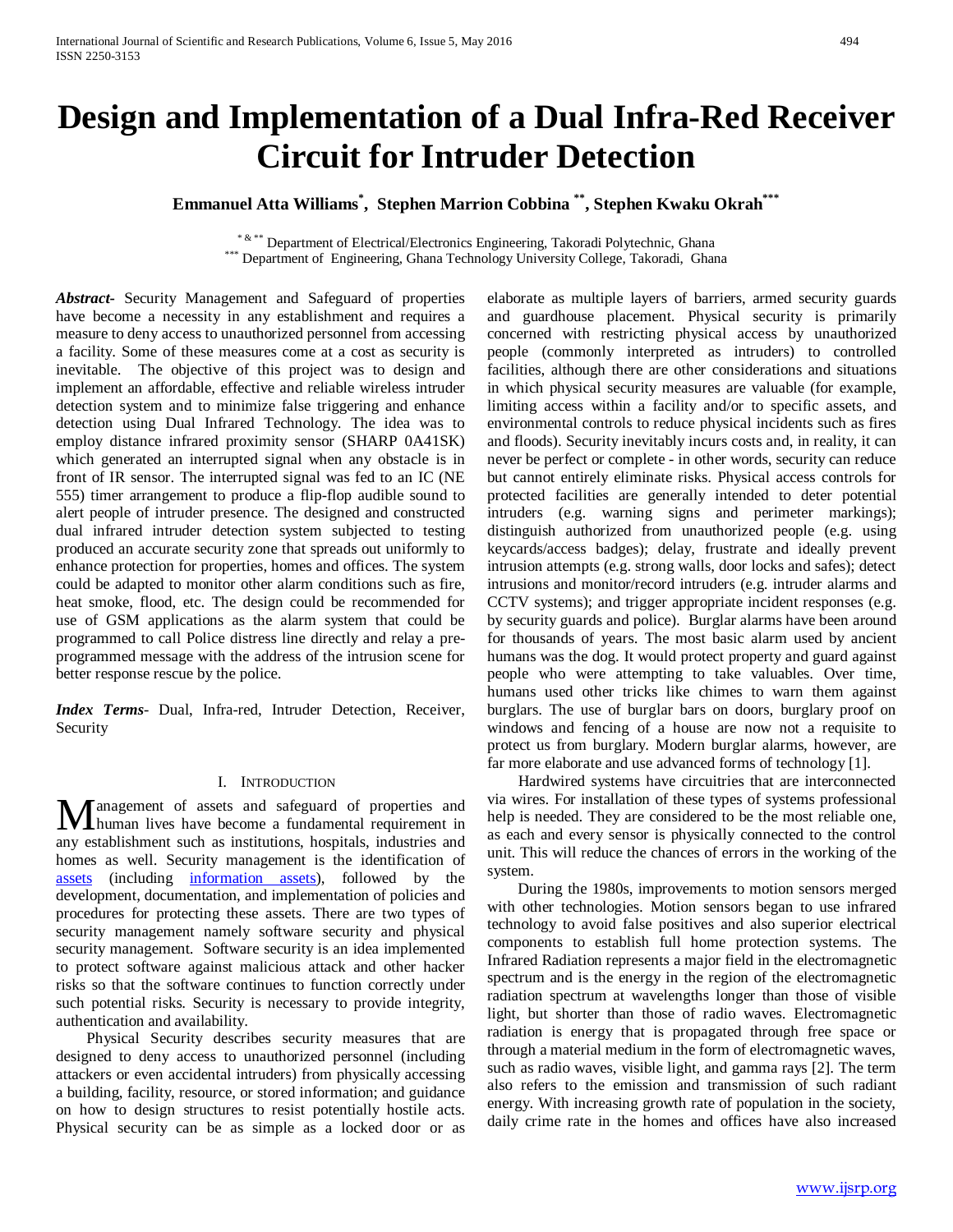immensely. Home and office security in this modern technological world is an electronic detection device system.

In today's modernized alarm systems, the detection system employs a single unit sensor or dual technology which comprises two type of sensing unit. These can stop the unlawful entry and intruder activity before it takes place, and gives an alert of an intruder attack [3]. Therefore, there is the need to design and implement an affordable and effective Infrared Receiver Circuit for intrusion using Dual Sensors.

### II. PROBLEM STATEMENTS

 Rapid growth in the world population with in commensurate employment opportunities and pressures of a more complex society, the incidences of human intrusion and burglaries and crime in private and public places are on the increase. Heightened security concerns at homes, banks, shopping malls, schools, offices, etc. have led to continued search for different and improved security gadgets which are expensive. These security gadgets have their sensors for intruder detection at separate locations which makes it expensive [4]. Also both sensors must detect an intruder before an alarm will trigger. This implies that when a sensor unit is faulty the system cannot detect any intrusion. There is there for the need to design and construct an affordable and effective Infrared Receiver Circuit for intrusion using Dual Sensors.

### III. METHODOLOGY



**Figure 1. Block diagram of Dual Infrared Receiver Circuit**

 The block diagram above represented the major components used and the sequential flow of signal from detection of intruder to the sounding of an alarm. This system was designed to alert the user when an intruder entered the home or office. If there was any obstacle in front of IR sensor, it generated an interrupt signal. This interrupted signal was amplified to switch a relay for the buzzer to sound an alarm. IR transmitter emitted infrared radiation which have to be detected by IR receiver.<sup>[15]</sup> When an intruder or obstacle broke the line of sight, the transmitted IR rays were reflected back to the IR receiver. The breaking of the line of sight (interrupted signal) would trigger a loud audible sound to alert people of intruder presence [5].

 The method used for the design and implementation of the dual infrared detection system was categorized under the following stages: Component Assembling, Soldering Station Preparation and Packaging.

#### IV. RESULTS AND DISCUSSIONS

 During the design and implementation stages, tests were carried out and the following observations were made:

 The full wave rectifier produced an output of 24Vdc which served the input of the 7812 voltage regulator which generated an output of 12Vdc.The half wave rectification produced a 12Vdc output which was fed to a 7805 voltage regulator and produced an output of 5Vdc.

 The Infrared Emitter produced radiated rays which upon intruder detection produced an output signal by Infrared Receiver. The output signal of the receiver was very weak to drive the buzzer and needed to be amplified. The signal was amplified by a transistor to operate the output device which is the buzzer.

 The designed and implemented dual infrared receiver system worked by sending out a beam of light, of which when the beam of rays broken by human across the path of the infrared sensor activated the alarm and the buzzer was sounded. The system was tested at an entrance point of an area and an alarm was triggered when an intruder passes within its range of coverage to notify or alert the people within its inhabitant or security personnel. The alarm produced or generated by the output device (buzzer) was audibly enough to alert property owners of intruder presence for unauthorized or unlawful entry into premises (office or home). The designed and implemented Dual Infrared Intruder Detection system subjected to testing ensures an accurate security zone suitable for enhancing protection for properties, homes, offices and safeguarding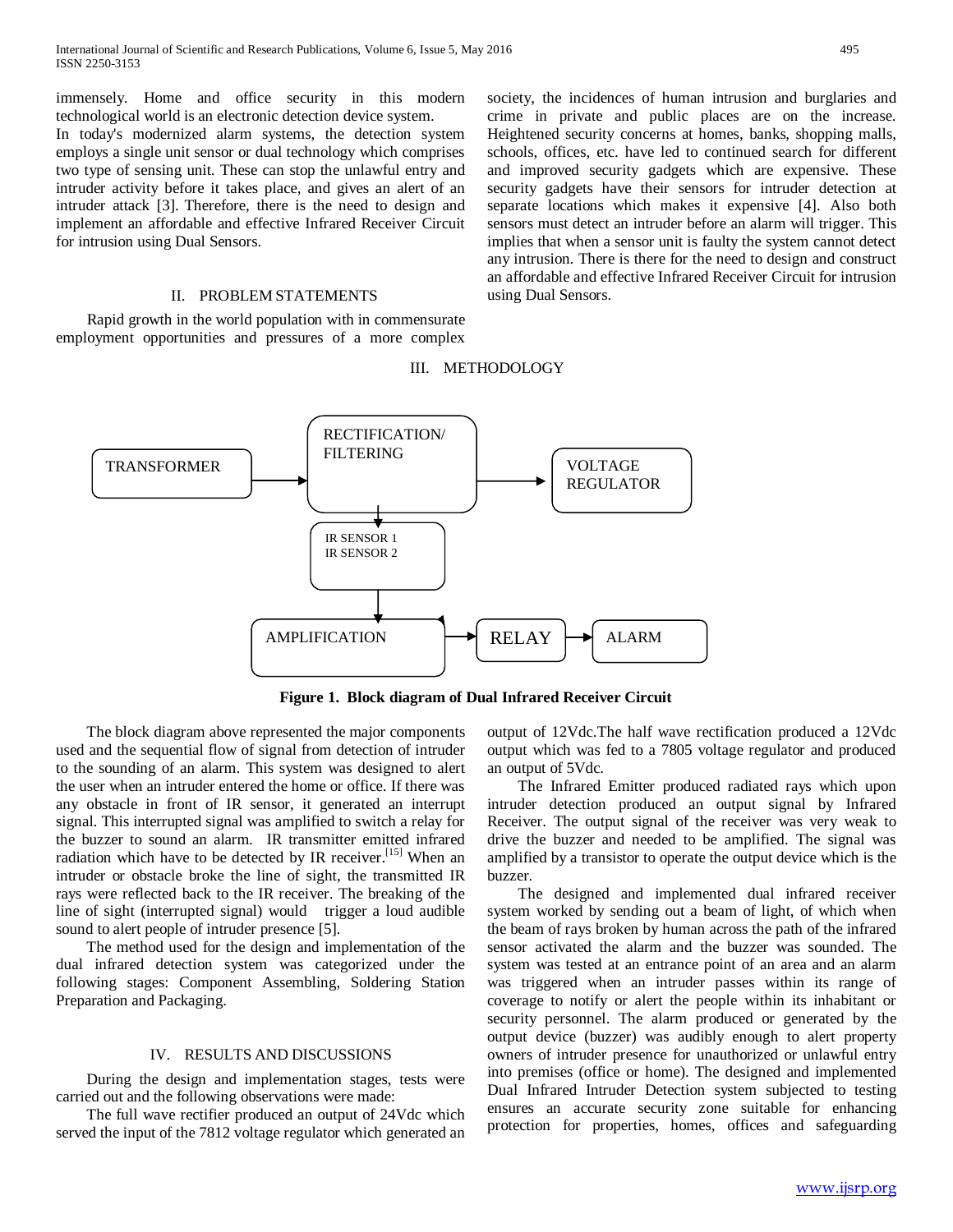International Journal of Scientific and Research Publications, Volume 6, Issue 5, May 2016 496 ISSN 2250-3153

humans and offers the advantage of low cost and low power consumption in its operation. Intensity of Radiation

 It was realized that the energy from the point source of radiation which is defined as coverage zone for protection can be calculated using the formula

$$
E = \frac{AM}{4\pi R^2}
$$
 (1)

Where Incidence E is the flux per unit area at the detector, has units of  $W/m<sup>2</sup>$ 

 Emittance M is the flux per unit area of the source, has units of  $W/m^2$ 

 Surface Area A is the area from the point source, has units of m²

Distance R is the distance between the target and Receiver, has units of m

From Stefan-Boltzmann law  $[6]$ , M =  $\Box$   $\Box$   $\mathbb{T}$ .................................................... (2)

where  $\varepsilon$  is the Emissivity of surface σ is the Stefan-Boltzmann constant

T is the Temperature measured in Kelvin

From equations (1) and (2) , the intensity of radiation was calculated using the following measured parameters: Area  $(A) = 0.04$ m<sup>2</sup> Emissivity of surface  $(\epsilon) = 0.94$ Temperature  $(T) = 309K$ Stefan-Boltzmann constant  $(\sigma) = 5.67*10$ exp -8 w/m<sup>2</sup>K<sup> $\land$ </sup>-4

Emittance, M  $=$   $\Box$   $\top$  $= 485.89$  w/m<sup>2</sup>

From the formula  $E = \frac{1}{4\pi R^2}$ , the values of intensity calculated against their respective distances were tabulated below [ 7]

#### **Table 1: The relationship of Intensity against Distance**

| Parameter       | Unit             |        |        |        |        |        |
|-----------------|------------------|--------|--------|--------|--------|--------|
| Area $(A)$      | m <sup>2</sup>   | 0.04   | 0.04   | 0.04   | 0.04   | 0.04   |
| Emittance (M)   | W/m <sup>2</sup> | 485.89 | 485.89 | 485.89 | 485.89 | 485.89 |
| Distance(R)     | m                | 0.05   | 0.1    | 0.15   | 0.2    | 0.25   |
| Intensity $(E)$ | W/m <sup>2</sup> | 618.65 | 154.66 | 68.74  | 38.66  | 24.75  |



**Figure 1: A graph of Intensity against Distance**

 The analysis made on the design of Dual Infrared Intruder Detection System revealed that the strength of the output signal to trigger the alarming circuit depended on the measure of the distance of the intruder detected by the proximity sensors. If the object is close, the reflected rays will be stronger than if the object is further away. The value of intensity radiated depends on

the value of the distance measured between the target and the detector. Therefore, the closer the object the high the Intensity. This principle can be used for several automated systems such as robotics, industrial safety device to detect gas leakages, automated patient monitoring at hospitals, a measure of fail-safe functions for equipments in a factory and for traffic signaling.